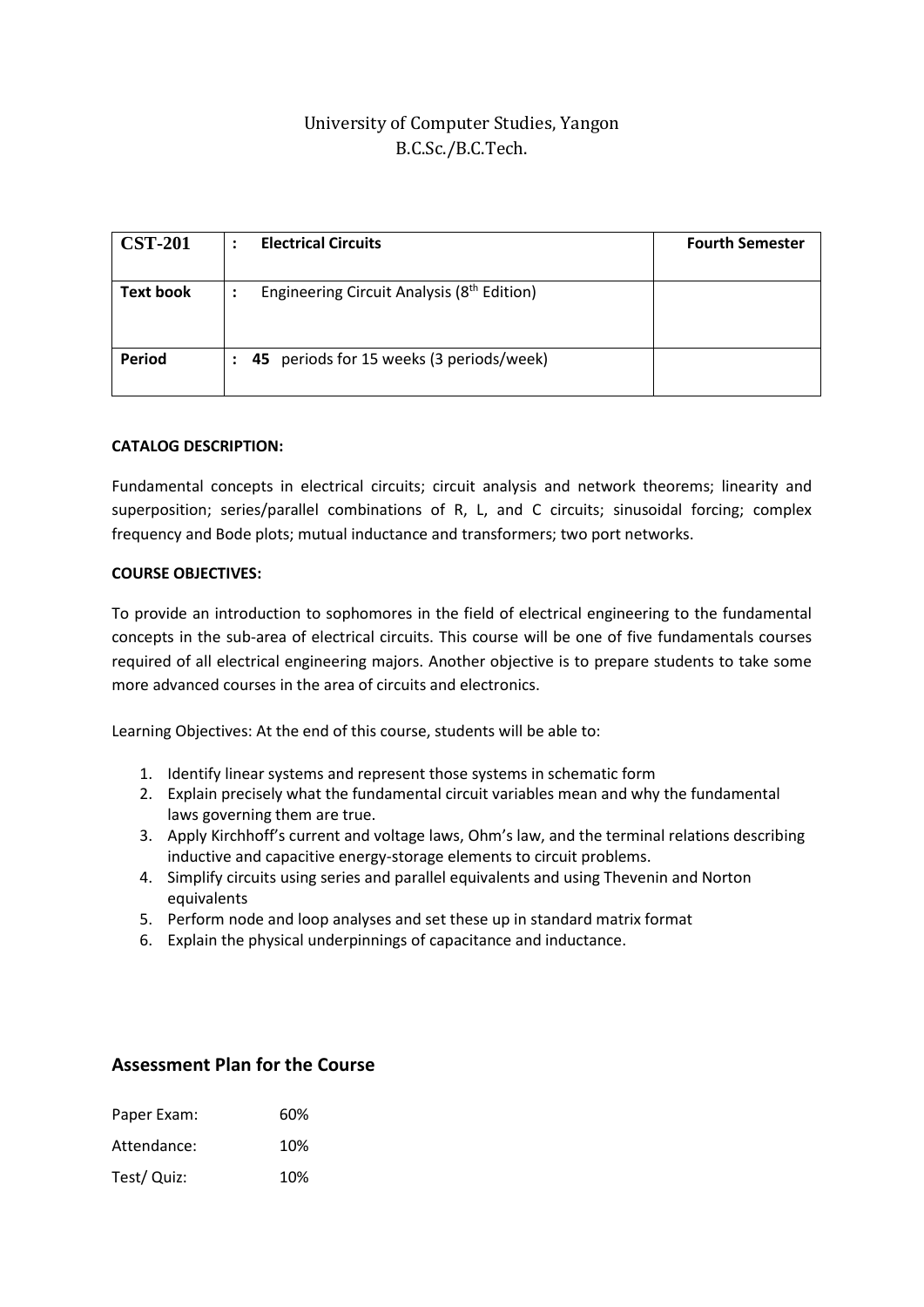Lab/ Assessment: 10%

Lab Exam: 10%

# **Tentative Lecture Plan**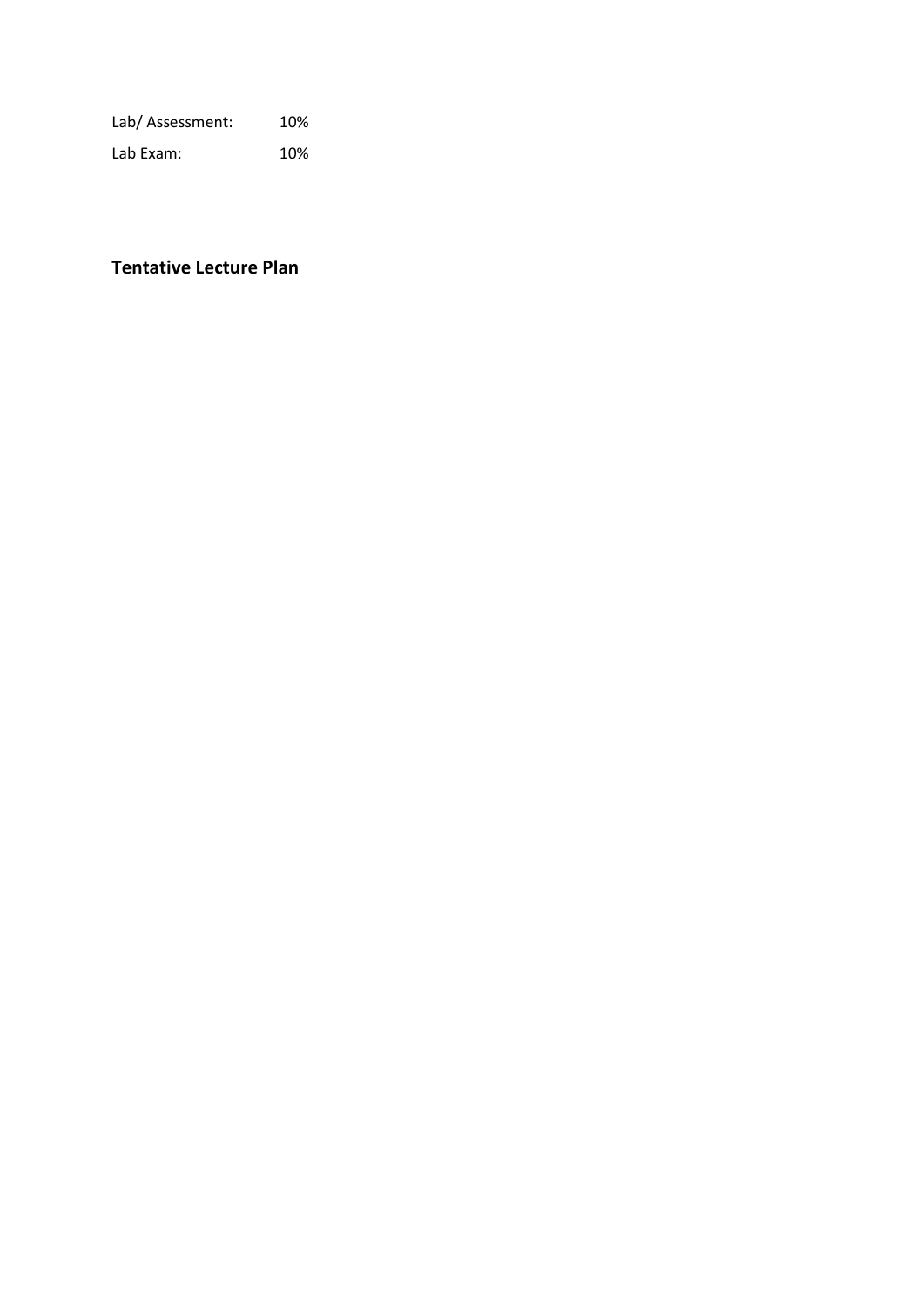| No. | Chapter                                                           | Page      | <b>Period</b>  | <b>Detail Lecture Plan</b>                                                     |
|-----|-------------------------------------------------------------------|-----------|----------------|--------------------------------------------------------------------------------|
|     | Chapter 1 Introduction                                            | $1 - 8$   | $\mathbf{1}$   |                                                                                |
| 1.  | $1-1$ to $1-6$                                                    | $9 - 38$  | $\mathbf{1}$   | <b>Explain for Concept</b>                                                     |
|     | <b>Chapter 2 Basic Components and</b><br><b>Electric Circuits</b> |           | $\overline{2}$ |                                                                                |
| 2.  | 2-1 Units and Scales                                              | $9 - 17$  |                | All Examples & Practices                                                       |
|     | 2-2 Charge, Current, Voltage and Power                            |           | $\mathbf{1}$   | Ex 10-21, 22, 29, 31, 33-37                                                    |
| 3.  | 2-3 Voltage and Current Sources                                   | $17 - 22$ |                |                                                                                |
| 4.  | 2-4 Ohm's Law                                                     | 22-29     | $\mathbf{1}$   |                                                                                |
|     | <b>Chapter 3 Voltages and Current Laws</b>                        | 39-78     | 6              |                                                                                |
| 5.  | 3-1 Nodes, Paths, Loops and Branches                              | 39-42     | $\mathbf{1}$   | All Examples & Practices                                                       |
|     | 3-2 Kirchhoff's Current Law                                       |           |                | Ex 8-13, 19-21, 23, 26-28, 30-                                                 |
| 6.  | 3-3 Kirchhoff's Voltage Law                                       | 42-46     | $\mathbf{1}$   | 34, 37-40, 46-48, 56, 57                                                       |
| 7.  | 3-4 The Single Loop Circuit                                       | 46-49     | $\mathbf{1}$   |                                                                                |
| 8.  | 3-5 The Single Node-Pair Circuit                                  | 49-51     | $\mathbf{1}$   |                                                                                |
| 9.  | 3-6 Series and Parallel Connected Sources                         | 51-55     | $\mathbf{1}$   |                                                                                |
| 11. | 3-8 Voltage and Current Division                                  | 61-66     | $\mathbf{1}$   |                                                                                |
|     | <b>Chapter 4 Basic Nodal and Mesh</b><br><b>Analysis</b>          | 79-122    |                |                                                                                |
|     |                                                                   |           | 10             |                                                                                |
| 12. | 4-1 Nodal Analysis                                                | 80-89     | $\mathbf{1}$   | All Examples & Practices                                                       |
| 13. | 4-2 The Supernode                                                 | 89-91     | $\overline{2}$ | Ex 8-13, 16, 17, 18, 20, 24-28,<br>29-33, 38-41, 42, 43, 47, 48,<br>49, 55, 57 |
| 14. | 4-3 Mesh Analysis                                                 | 92-98     | $\mathbf{1}$   |                                                                                |
| 15. | 4-4 The Supermesh                                                 | 98-101    | $\overline{2}$ |                                                                                |
|     | <b>Chapter 5 Handy Circuit Analysis</b><br><b>Techniques</b>      | 123-174   | 6              |                                                                                |